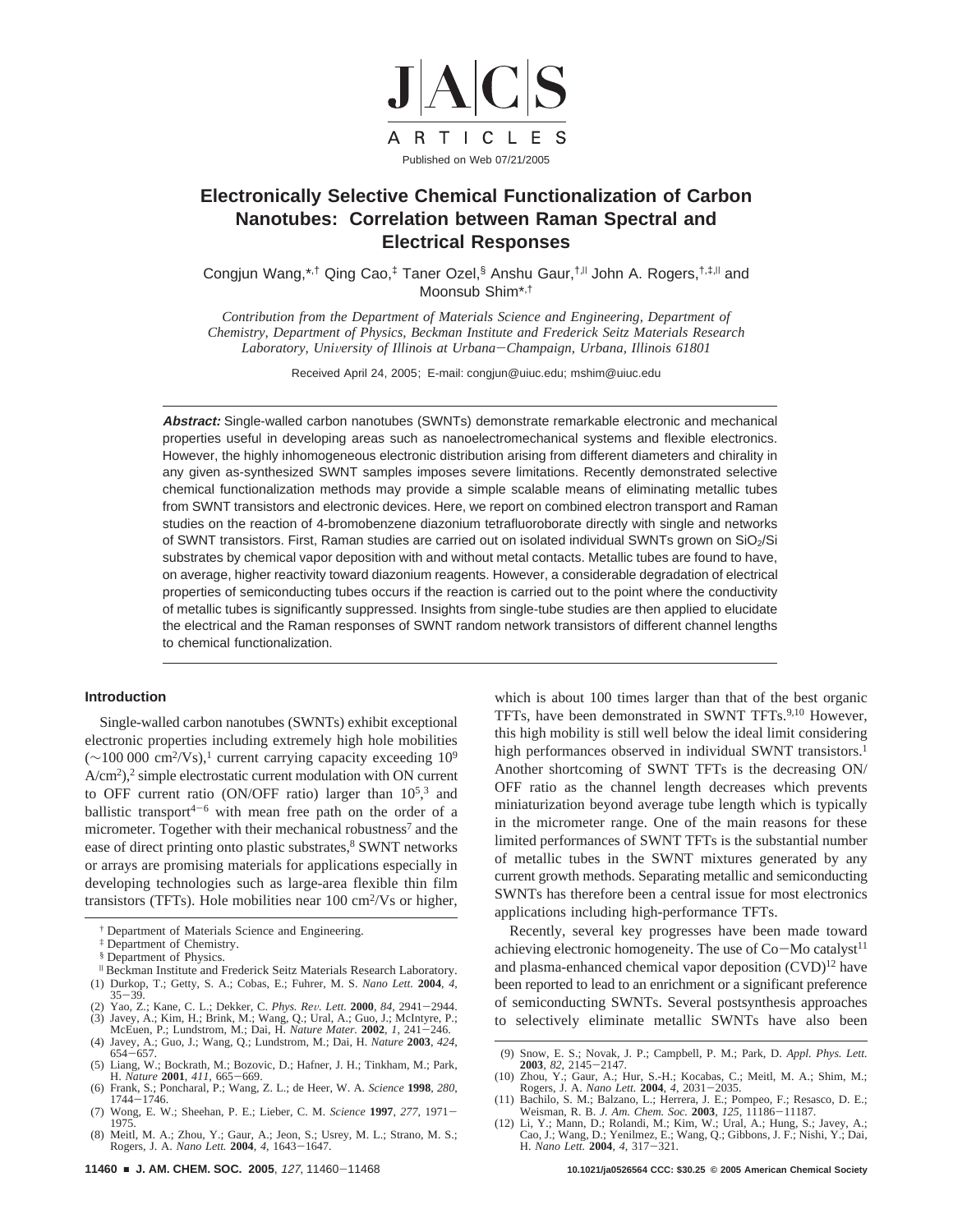developed. One method is the electrical breakdown of metallic tubes which may be effective but limited to one or a very small number of devices at a time.<sup>10,13</sup> Chemical functionalization of SWNTs with dichlorocarbene,<sup>14</sup> octadecylamine,<sup>15</sup> nitronium ions,16 and phenyl diazonium compounds,17 which may lead to scalable routes to achieving electronic homogeneity, have also been reported. For direct application in SWNT network or array TFTs, covalent functionalization with preferential reactivity toward metallic tubes may be the most desirable. Such a selective reactivity would allow postfabrication removal of metallic contributions to the conductivity that would otherwise cause electrical shorting and performance degradation of network or array TFTs. In this regard, the reaction with diazonium compounds17 provides one of the most convenient methods along with mild reaction conditions and readily available reagents. The proposed mechanism for the origin of the chemical selectivity is that the finite electronic density of states near the Fermi level in metallic tubes stabilizes the chargetransfer complex and facilitates the reaction. On the other hand, the zero density of states at the Fermi level in semiconducting tubes results in a slower reaction rate.<sup>17</sup>

One of the main drives for developing simple scalable chemistries for separating metallic and semiconducting SWNTs is to exploit their exceptional properties in electronic devices. Hence the report of preferential reactivity of diazonium reagents to metallic SWNTs<sup>17</sup> is prompting many efforts in integrating this chemical process to improve performance of SWNT devices. Recently, two studies of covalent functionalization of SWNT devices with benzene diazonium derivatives have been reported. The first approach has utilized an applied electrochemical potential to initiate the reaction between SWNTs and 4-nitrobenzene diazonium salt with prior charging of the devices by an applied back gate voltage.<sup>18</sup> After the selective functionalization, an increase in the ON/OFF ratio from 3 to  $\sim$ 10<sup>6</sup> accompanied by a similar amount of reduction in both ON (∼7 *µ*S decrease) and OFF (∼3-*µ*S decrease) conductance has been observed. Initial devices in this method contained only a couple of bundles of nanotubes that directly spanned the channel between the drain and the source electrodes. The performance improvement of the resultant system is most likely from having a transistor with a very small number of tubes where there happens to be a large enough difference in the reactivity between the limited number of metallic and semiconducting tubes. In a large ensemble, a reactivity distribution and therefore an overlap in the degree of conductivity suppression via covalent functionalization of metallic and semiconducting tubes is likely which can lead to less than optimal performance improvements. Chemical functionalization in the second method has been carried out simply by placing a drop of 4-bromobenzene diazonium tetrafluoroborate solution on top of a network of electrically contacted SWNTs, and the selectivity is reported

to be achieved at an optimum concentration.19 An ON/OFF ratio of about 103 with very little or no reduction in the ON current has been reported with this method. We note that, in this second case, the reported devices that showed the optimum result initially had a very small gate dependence (i.e., the initial ON/ OFF ratio is only about 1.5 or less within a very large gate voltage range of 110 V as shown in Figures 2 and 3 of ref 19).

The efficiency of the diazonium chemistry in improving the ON/OFF ratios of multitube transistors is clear from both studies.18,19 However, there is a need for a better understanding of how covalent bond formation leads to performance improvement of a rather complex network. In general, no clear relation has been established between chemical reactions (whether intentional or inevitable from processing requirements) and their effects on the electron transport properties, but this relation is central to most electronic applications of SWNTs. From isolated individual tubes to complex networks, there are no simple scaling guidelines that can be followed to predict the electrical behavior upon covalent functionalization. For these purposes, a more comprehensive set of measurements that goes beyond probing global electrical conductance change is necessary. Factors such as the substrate and metal contacts present large deviations in the reaction conditions and adapting chemistry developed for solution-phase reaction in the presence of surfactants may not be straightforward. To elucidate these critical issues of how chemistry alters electron-transport properties of individual and networks of SWNTs, we combine electrical and Raman spectroscopic measurements to examine the reaction of diazonium reagents with SWNT transistors. Differences in the reactivity of isolated metallic and semiconducting tubes with and without electrical contacts are first established. Comparisons between Raman spectral and electrical responses are made in order to correlate the degree of chemical reaction with changes in the electrical conductivity of individual tubes. These results are then applied to explain and to optimize the effects of the diazonium chemistry on the electrical conductivity of random networks of SWNTs with different transistor channel lengths.

#### **Experimental Section**

Individual SWNT transistors were prepared by a patterned CVD method.<sup>20</sup> Fe/alumina catalyst (15 mg Fe(NO<sub>3</sub>)<sub>3</sub> $\cdot$ 9H<sub>2</sub>O and 20 mg Al<sub>2</sub>O<sub>3</sub> powder suspended in 20 mL of methanol) was patterned on  $SiO<sub>2</sub>/Si$ substrates by spin casting and liftoff. Growth of SWNTs was carried out at 900 °C with ultrahigh purity CH<sub>4</sub> and H<sub>2</sub> as the carbon feedstock and the dilution gas, respectively. Metal contacts (3 nm of Ti with 50 nm of Au) were evaporated on top of SWNTs. Photolithography steps utilized poly(methyl methacrylate) as the resist with deep UV exposure and a ∼400-nm SiO2 served as the gate dielectric. Short channel length (1 *µ*m) SWNT TFTs were also fabricated using the same CVD method but with ferritin catalysts. The ferritin catalyst was placed on patterned areas slightly larger than the channel region using photolithography with Shipley 1805 photoresist. The metal contacts were evaporated on top of SWNTs in the same manner as the individual SWNT transistors. Long channel length (55  $\mu$ m) SWNT TFTs were fabricated using the same method as the short channel devices except that the ferritin catalysts were not patterned. Stripes in the SWNT films were made with  $O_2$ -reactive ion etching after a photolithography step using Shipley 1805 resist.10 The width and the spacing of the stripes are ∼5 *µ*m. This striping step minimizes gate leakage which occurs mainly due to

<sup>(13)</sup> Collins, P. G.; Arnold, M. S.; Avouris, Ph. *Science* **<sup>2001</sup>**, *<sup>292</sup>*, 706-709. (14) Kamaras, K.; Itkis, M. E.; Hu, H.; Zhao, B.; Haddon, R. C. *Science* **2003**, *301*, 1501.

<sup>(15)</sup> Chattopadhyay, D.; Galeska, I.; Papadimitrakopoulos, F. J. Am. Chem. Soc.<br>2003, 125, 3370-3375.<br>(16) An, K. H.; Park, J. S.; Yang, C.-M.; Jeong, S. Y.; Lim, S. C.; Kang, C.;<br>Son, J.-H.; Jeong, M. S.; Lee, Y. H. J. Am. 5203.

<sup>(17)</sup> Strano, M. S.; Dyke, C. A.; Usrey, M. L.; Barone, P. W.; Allen, M. J.; Shan, H.; Kittrell, C.; Hauge, R. H.; Tour, J. M.; Smalley, R. E. *Science* **<sup>2003</sup>**, *<sup>301</sup>*, 1519-1522. (18) Balasubramanian, K.; Sordan, R.; Burghard, M.; Kern, K. *Nano Lett.* **2004**,

<sup>(19)</sup> An, L.; Fu, Q.; Lu, C.; Liu, J. *J. Am. Chem. Soc.* **<sup>2004</sup>**, *<sup>126</sup>*, 10520-10521. (20) Kong, J.; Soh, H. T.; Cassell, A. M.; Quate, C. F.; Dai, H. *Nature* **<sup>1998</sup>**, *<sup>395</sup>*, 878-881.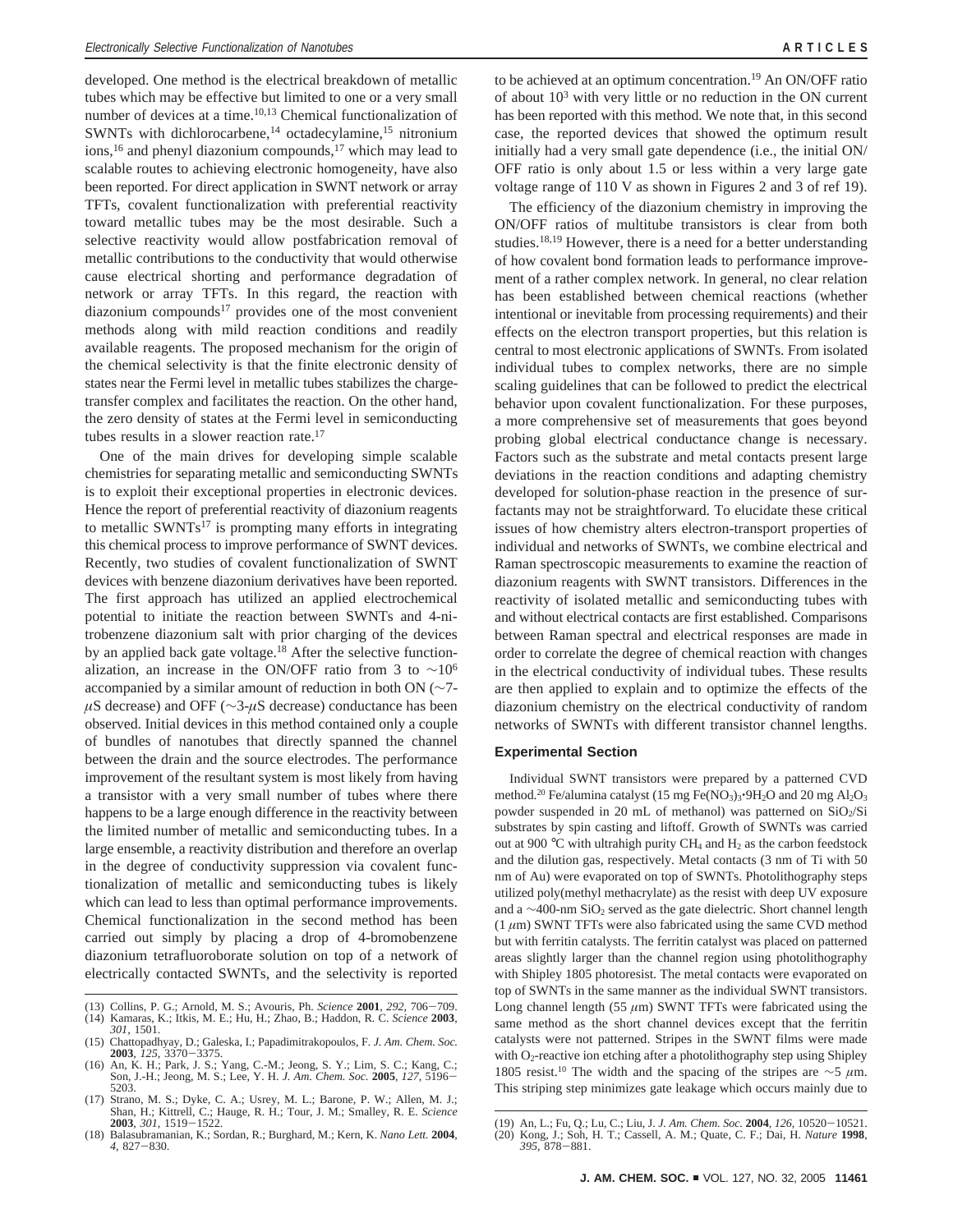

**Figure 1.** Raman maps of the tangential mode of pristine SWNTs before (A) and after (B) functionalization with  $10 \mu M$  diazonium solution for  $10 \text{ min}$ . Both images are  $10 \times 10 \ \mu \text{m}^2$ . (C) SEM image of the SWNT film.

tube growth over the edges of the substrate and also eliminates crosstalk between devices.10,21

For chemical functionalization, a drop of the 4-bromobenzene diazonium tetrafluoroborate (4-BBDT, Aldrich) in 10-<sup>4</sup> M NaOH solution was placed on top of the SWNT devices and allowed to react for 10 min at room temperature. The devices were then thoroughly rinsed with deionized water and heated to 100 °C in air for ∼2 min to remove solvents before electrical measurements in the back gate configuration. No noticeable reaction was observed to take place at concentrations below 1  $\mu$ M. For concentration dependence, reactions and annealing steps were carried out from the lowest to the highest concentrations in the same manner with electrical and Raman measurements between concentrations. For the concentration range studied here, all changes in the Raman spectra and electron transport characteristics occurred within the first few minutes. Therefore the 10-min reaction period was chosen to ensure the completion of the reaction for each concentration. We have also examined chemical functionalization where the reagents are introduced through a microfluidic channel directly over the SWNT devices. No differences were seen whether the reaction was carried out with a drop of solution placed on top of the devices or in the microfluidic channels. With microfluidic delivery of chemicals, electrochemical gating22-<sup>26</sup> (using a Ag/AgCl reference electrode) can be used to apply a solution potential as well as to allow a real-time electrical monitoring of the reactions. It also allows measurements without postreaction annealing. The same qualitative responses were observed whether we measured the devices with electrochemical gating directly after the reaction or with back gating after 100 °C annealing. For the subsequent discussion, only the results from reactions without the microfluidic channels are considered for clarity.

Raman measurements were performed with a Jobin Yvon HR 800 micro-Raman spectrometer at 633-nm excitation before and after chemical functionalization. The laser beam was focused onto the sample with a  $100 \times$  objective. The laser intensity at the sample was kept below the threshold for any laser-induced changes in the Raman spectra<sup>27</sup> and electrical transport characteristics. Electrical measurements were carried out with Agilent 4156C high precision semiconductor parameter analyzer. Scanning electron microscopy (SEM) and atomic force microscopy (AFM) images were collected with a Hitachi S4700 SEM and a Digital Instruments Dimension 3100 AFM, respectively.

### **Results and Discussion**

Especially because of the all-surface atom makeup of SWNTs, electron transport is highly environment sensitive (often without

- (21) Ozel, T.; Gaur, A.; Rogers, J. A.; Shim, M. *Nano Lett.* **<sup>2005</sup>**, *<sup>5</sup>*, 905-911.
- (22) Krüger, M.; Buitelaar, M. R.; Nussbaumer, T.; Schönenberger, C.; Forró,
- L. *Appl. Phys. Lett.* **<sup>2001</sup>**, *<sup>78</sup>*, 1291-1293. (23) Rosenblatt, S.; Yaish, Y.; Park, J.; Gore, J.; Sazonova, V.; McEuen, P. L.
- *Nano Lett.* **<sup>2002</sup>**, *<sup>2</sup>*, 869-872. (24) Siddons, G. P.; Merchin, D.; Back, J. H.; Jeong, J. K.; Shim, M. *Nano Lett.* **2004**, *4*, 927–931. *(25)* Lu, *C*.; Fu, *Q*.; Huang, *S.*; Liu, *J. Nano Lett.* **2004**, *4*, 623–627.
- 
- (25) Lu, C.; Fu, Q.; Huang, S.; Liu, J. *Nano Lett.* **2004**, *4*, 623–627.<br>(26) Heller, I.; Kong, J.; Heering, H. A.; Williams, K. A.; Lemay, S. G.; Dekker, C. *Nano Lett.* **2005**, 5, 137–142.<br>(27) Yu, Z.; Brus, L. E. *J.*
- 

much selectivity) as exemplified by the large electrical response to many different gases<sup>28,29</sup> and polymers<sup>30</sup> as well as by the large hysteresis $31-34$  commonly observed in SWNT transistors. In functionalizing SWNT devices, it may be inevitable to expose the chemical reagents to immediate surroundings of the nanotube leading to possible variations in the contacts as well as the substrate contributing to the observed changes in the electrical conductance. How the devices are prepared (e.g., deposition of surfactant suspended SWNTs vs direct growth on substrates) may also have significant effects. As shown later, even the differences in the channel lengths of the SWNT network devices can alter the overall electrical response to the chemical reaction. Therefore, it is critical to have independent measurements that can monitor, for example, by Raman spectroscopy,<sup>35</sup> changes occurring directly on SWNTs along with conductance measurements to elucidate the "on-chip" selective chemical functionalization process.

We first discuss Raman measurements on SWNTs that are *not* integrated into transistors to establish the spectroscopic signature brought on by the reaction with 4-BBDT without possible complications from contact metals or residues from lithography. Combined electrical and spectroscopic changes observed in individual SWNT transistors are then discussed to elucidate the differences between the reactivity and the electrical responses of metallic and semiconducting tubes. With insights from single-tube measurements, how performance of SWNT network TFTs improves or degrades with chemical functionalization is discussed.

**Changes in the Raman Spectra of "Pristine" SWNTs.** Parts A and B of Figure 1 show the same area Raman map of the tangential mode  $(1575-1610 \text{ cm}^{-1})$  of a random array of SWNTs on  $SiO<sub>2</sub>/Si$  substrate before and after reaction with 4-BBDT. There are no metal contacts, and no lithography steps have been taken on these samples. The CVD growth is taken

- (28) Kong, J.; Franklin, N. R.; Zhou, C.; Chapline, M. G.; Peng, S.; Cho, K.; Dai, H. Science 2000, 287, 622–625.<br>(29) Shim, M.; Siddons, G. P. Appl. Phys. Lett. 2003, 83, 3564–3566.<br>(30) Shim, M.; Javey, A.; Kam, N. W. S.; Dai, H. J. Am. Chem. Soc. 2001,
- 
- (31) Fuhrer, M. S.; Kim, B. M.; Durkop, T.; Brintlinger, T. Nano Lett. 2002, 2,
- (31) Fuhrer, M. S.; Kim, B. M.; Durkop, T.; Brintlinger, T. *Nano Lett.* **<sup>2002</sup>**, *<sup>2</sup>*, <sup>755</sup>-759. (32) Radosevljevi, M.; Freitag, M.; Thadani, K. V.; Johnson, A. T. *Nano Lett.*
- **<sup>2002</sup>**, *<sup>2</sup>*, 761-764. (33) Cui, J. B.; Sordan, R.; Burghard, M.; Kern, K. *Appl. Phys. Lett.* **2002**, *81*,
- <sup>3260</sup>-3262. (34) Kim, W.; Javey, A.; Vermesh, O.; Wang, Q.; Li, Y.; Dai, H. *Nano Lett.*
- **<sup>2003</sup>**, *<sup>3</sup>*, 193-198. (35) (a) Rao, A. M.; Richter, E.; Bandow, S.; Chase, B.; Eklund, P. C.; Williams, K. A.; Fang, S.; Subbaswamy, K. R.; Menon, M.; Thess, A.; Smalley, R. E.; Dresselhaus, G.; Dresselhaus, M. S. *Science* **<sup>1997</sup>**, *<sup>275</sup>*, 187-191. (b) Dresselhaus, M. S.; Dresselhaus, G.; Jorio, A.; Filho, A. G. S.; Pimenta, M. A.; Saito, R. Acc. Chem. Res. 2002, 35, 1070–1078. (c) Hartschuh, A.; Pedrosa, H. N.; Novotny, L.; Krauss, T. D. Science 2003, 301, 1354.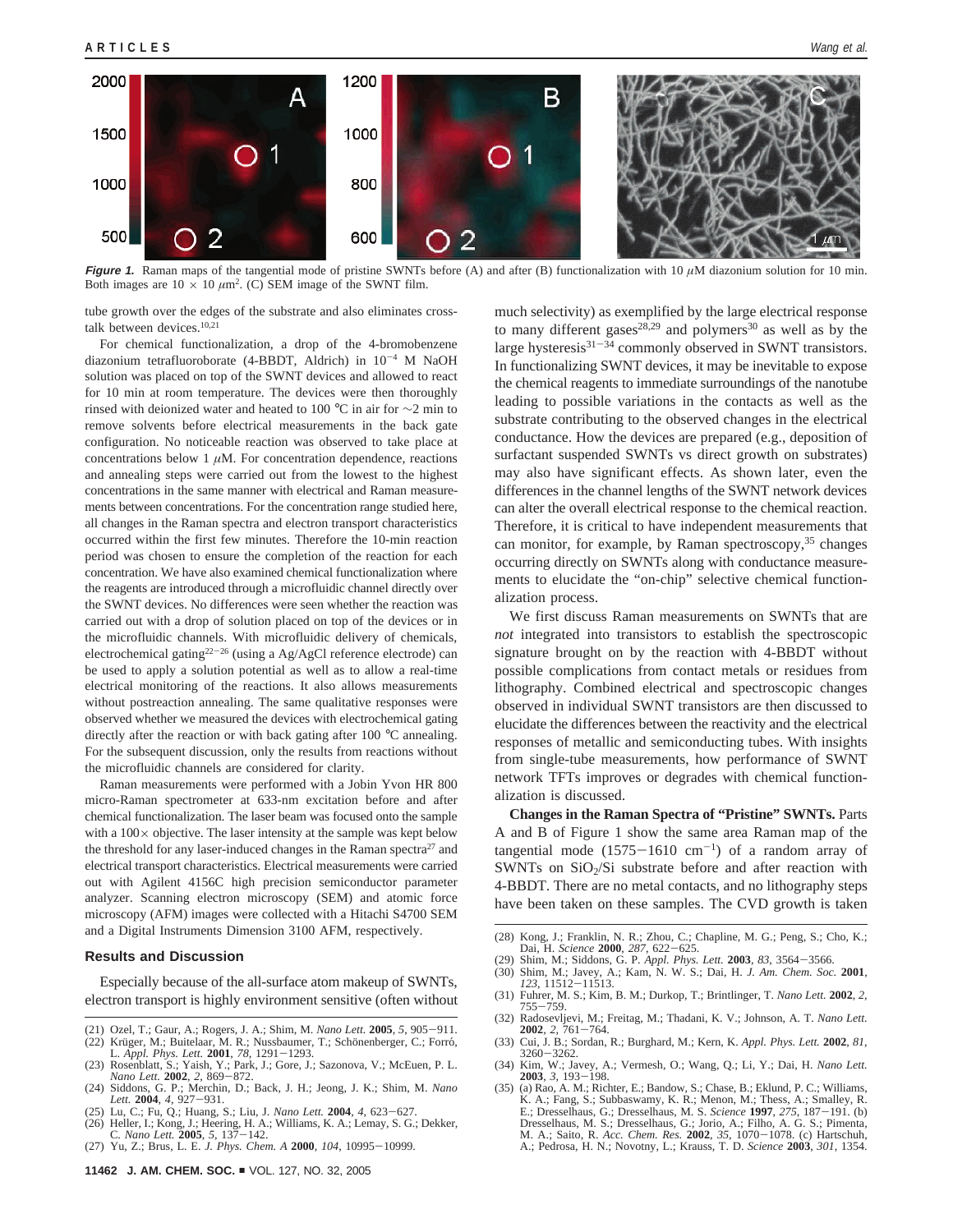

**Figure 2.** (A) Raman spectra at spot **1** on the pristine SWNT film shown in parts A and B of Figure 1 after reacting with different concentrations of 4-BBDT in ∼10-<sup>4</sup> M NaOH solution for ∼10 min. (B) Raman spectra at spot **2** in parts A and B of Figure 1 after functionalization at different concentrations of 4-BBDT solutions.

as the last step in the sample preparation to allow us to examine the effects on "pristine" tubes. From the SEM image in Figure 1C, the average tube density is ∼3 *µ*m-2. The laser spot diameter is ∼1 *µ*m, and each spot seen in the Raman map corresponds to one or a very few number of tubes. The appearance of only one radial breathing mode (RBM) in the low-frequency range for a given spot further supports this claim.

Figure 2A shows the Raman spectra at the spot labeled **1** in parts A and B of Figure 1 before and after the reaction with 4-BBDT at different concentrations as indicated. The intensities of the spectra are normalized to the substrate Si Raman peak at  $\sim$ 940 cm<sup>-1</sup> (not shown for clarity). Following refs 36-38, we assign this tube with RBM at  $169 \text{ cm}^{-1}$  to be a  $(18,0)$  SWNT and therefore a metallic SWNT. Technically, this would be a small band gap tube when the curvature is taken into account.<sup>39</sup> However, since the energy gaps of nonarmchair small gap tubes are much smaller than the room temperature thermal energy, we refer to all tubes as metallic if the  $(n,m)$  index difference is integer multiple of 3.

There are three distinct changes in the Raman spectra upon reaction with 4-BBDT. Even at a relatively low concentration of 1 *µ*M, the appearance of the disorder mode (DM) at ∼1300  $cm^{-1}$  and a decrease in the intensity of the tangential mode (TM) at ∼1590 cm-<sup>1</sup> with simultaneous disappearance of the RBM at  $169 \text{ cm}^{-1}$  can be seen for the tube in Figure 2A. These changes are consistent with measurements carried out on SWNTs suspended in aqueous solutions with surfactants.17 As covalent bonds are made with 4-BBDT,  $\pi$  conjugation in SWNTs begins to be disrupted. With the decreased number of sp<sup>2</sup>-hybridized carbon atoms, a loss of crystallinity is indicated by the appearance of the DM in the Raman spectrum. Interestingly, the disappearance of the RBM and the decrease in the intensity of the TM are not accompanied by line broadening or frequency shifts. This may support the idea that, once a carbon atom in a SWNT has reacted, the neighboring carbon atoms are likely to have increased reactivity to subsequent reactions with 4-BBDT.<sup>17</sup> That is, covalent bond formation occurs in patches leading to unreacted segments that maintain RBM and

TM of the initial tube. No significant changes are seen upon further reaction at higher concentrations up to 1 mM 4-BBDT solution.

Figure 2B shows the Raman spectra from the spot labeled **2** in parts A and B of Figure 1. The RBM is at  $137 \text{ cm}^{-1}$ corresponding to a (15,11) SWNT, which is a semiconducting tube. Similar changes (i.e., the appearance of the DM, the decrease in the TM intensity, and the loss of the RBM) as the metallic tube in spot **1** can be seen at the higher concentration of 10 *µ*M 4-BBDT. However, unlike the metallic tube, this semiconducting tube shows no significant changes in the RBM, TM, and DM at the low concentration of 1 *µ*M 4-BBDT. Rather, there is a gradual decrease in both the RBM and the TM along with a gradual increase in the DM at higher concentrations. This difference in the concentration dependence of the semiconducting and the metallic tubes confirms electronically selective reactivity of 4-BBDT and indicates feasibility of this chemical process for SWNTs grown directly on  $SiO<sub>2</sub>/Si$  substrates suitable for device fabrication. However, as shown and discussed later, there is a significant spread in the reactivity of different chirality tubes suggesting that there may be a limit to the improvement in the device performance.

**Response of Single-Tube Transistors.** As expected from Raman studies of low-density SWNTs on SiO<sub>2</sub>/Si substrates, individual SWNTs contacted with metal electrodes exhibit similar responses to reaction with 4-BBDT. Figure 3A shows the changes in the Raman spectrum of an individual SWNT transistor. The inset in Figure 3B is the AFM image of the device. Figure 3B shows the electron-transport characteristics of this device indicating no significant modulation of current with back gate as expected for a metallic tube. Upon reaction with  $1 \mu M$  4-BBDT, there is a significant decrease in the conductance from 1.0 to 0.4 *µ*S. The appearance of the DM and the decrease in the intensity of TM (Figure 3A) are accompanied by this decrease in the conductance. However, the decrease in the conductivity does not seem to change the metallic behavior of the tube as indicated by the gate-independent conductance, which is maintained up to the highest concentration we have employed (1 mM). Surprisingly, there is very little change in both Raman and electrical conductivity from 10 *µ*M to 1 mM 4-BBDT. After the reaction at  $10 \mu$ M, the 2 orders of magnitude decrease in the electrical conductance for the device

<sup>(36)</sup> Strano, M. S. *J. Am. Chem. Soc.* **<sup>2003</sup>**, *<sup>125</sup>*, 16148-16153.

<sup>(37)</sup> Murakami, Y.; Miyauchi, Y.; Chiashi, S.; Maruyama, S. *Chem. Phys. Lett.*

**<sup>2003</sup>**, *<sup>377</sup>*, 49-54. (38) Jorio, A.; Saito, R.; Hafner, J. H.; Lieber, C. M.; Hunter, M.; McClure, T.;

Dresselhaus, G.; Dresselhaus, M. S. *Phys. Re*V*. Lett.* **<sup>2001</sup>**, *<sup>86</sup>*, 1118-1121. (39) Kane, C. L.; Mele, E. J. *Phys. Re*V*. Lett.* **<sup>1997</sup>**, *<sup>78</sup>*, 1932-1935.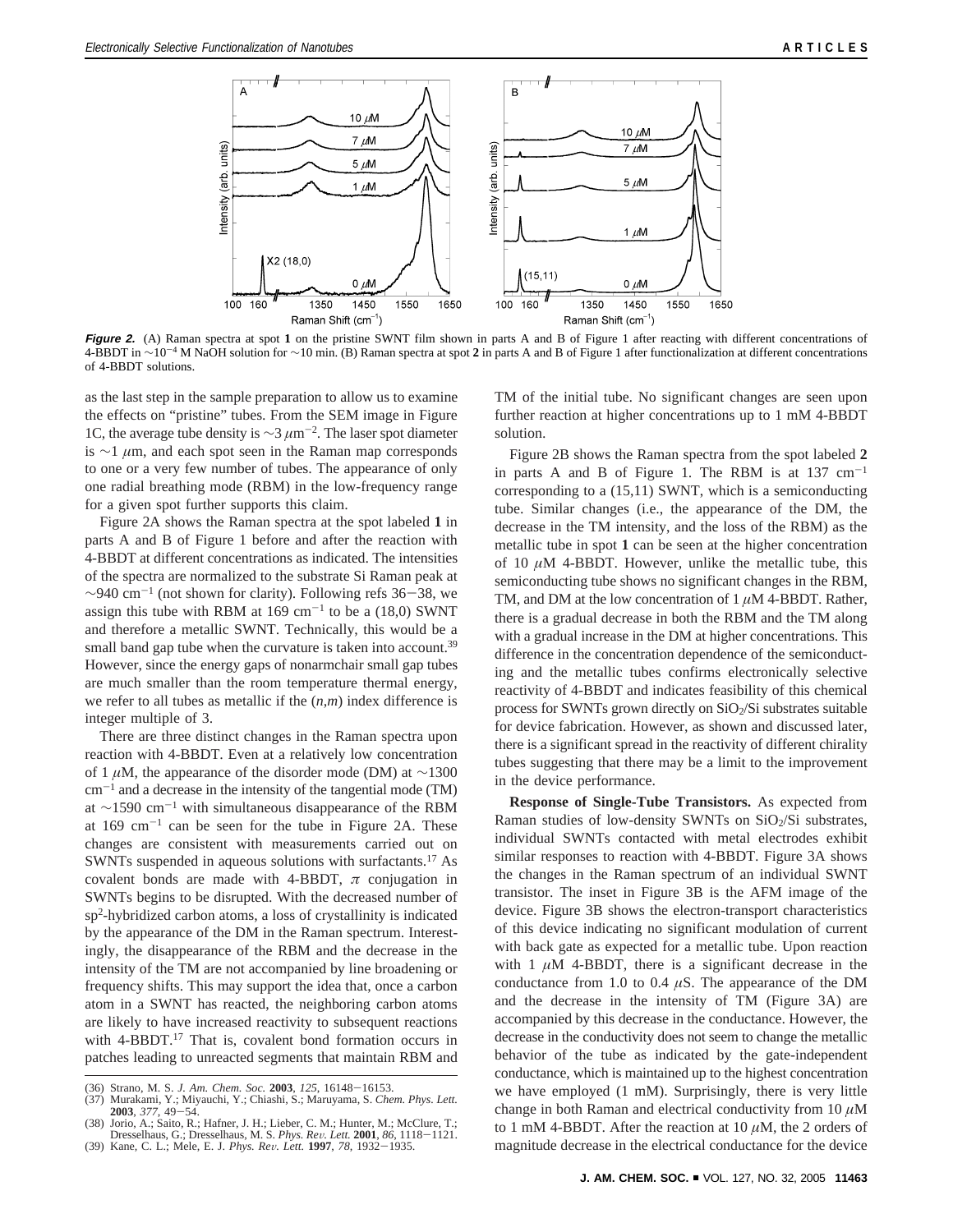

**Figure 3.** (A) Raman spectra of a single metallic SWNT before and after chemical functionalization. The disorder mode peak at ∼1300 cm<sup>-1</sup> appeared after functionalization. (B) Gate voltage ( $V_G$ ) independent current (*I*) for a single metallic SWNT device before and after exposure to various concentrations of diazonium solution for 10 min. Measurements were carried out at a bias of 100 mV. The inset is the AFM image of the device with electrode spacing of 4 *µ*m.



**Figure 4.** (A) The Raman spectra of a single semiconducting SWNT before and after chemical functionalization at the indicated concentrations. (B) Transfer characteristics of the single semiconducting SWNT device before and after the reaction with 4-BBDT solution. Electrical measurements were carried out in the back gate geometry with  $V_{DS} = 100$  mV. The inset is the AFM image of the device with electrode spacing of 4  $\mu$ m.

shown in Figure 3 is the largest we have observed for isolated metallic tubes. Two other individual metallic tube samples that we have examined show only about 1 order of magnitude decrease at the same concentration. While this decrease is significant, there is still a non-negligible conductivity of metallic tubes after the reaction at 10 *µ*M.

Parts A and B of Figure 4 show the Raman and the electrical responses of another individual SWNT transistor. Again, the AFM image (Figure 4B inset) indicates that only a single tube spans the channel and that both Raman and electrical signals arise from this single tube. Large modulation of the drain current from ∼350 nA to depletion by electrostatic gate shows that this is a semiconducting tube (Figure 4B). This device also shows a small n-channel conductance at positive gate voltages. Unlike the metallic tube in Figure 3, no significant changes are observed after the reaction with relatively low concentrations of 4-BBDT (up to ∼5 *µ*M) as indicated by both Raman and electron transport measurements. At 7 *µ*M and higher concentrations of 4-BBDT, there is a significant decrease in the ON current accompanied by the appearance of the DM and a decrease in the TM intensity in the Raman spectrum (Figure 4A). Both pand n-channel conductance decreases upon covalent functionalization. All semiconducting single-tube devices that we have measured show p-channel ON current decrease by a factor of <sup>∼</sup>2-4 with reaction at 7 *<sup>µ</sup>*M and by about 1 order of magnitude at  $10 \mu M$ .

**Distribution of Reactivity of SWNTs to 4-BBDT.** From the results above, both pristine and electrically contacted tubes show similar selectivity of reaction with diazonium reagents. While these results are promising, there may be a distribution of reactivity of different chirality tubes, which may limit the phenyl diazonium functionalization in improving device performance of SWNT network TFTs. To establish how effective the electronically selective chemical functionalization may be when applied to a random network of SWNTs, we now compare the reactivity of several metallic and semiconducting tubes.

Figure 5 shows the ratio of DM to TM in the Raman spectra for metallic and semiconducting tubes as a function of the concentration of 4-BBDT. The chiralities of the tubes are assigned from their RBMs. $36-38$  Semiconducting or metallic classification of tubes without chirality assignment are made from the gate dependence in the electrical measurements. Each type of symbol corresponds to a specific tube measured at different concentrations (e.g., filled square corresponds to DM to TM intensity ratio for one (18,0) tube measured at different concentrations). On average, there is a clear preference for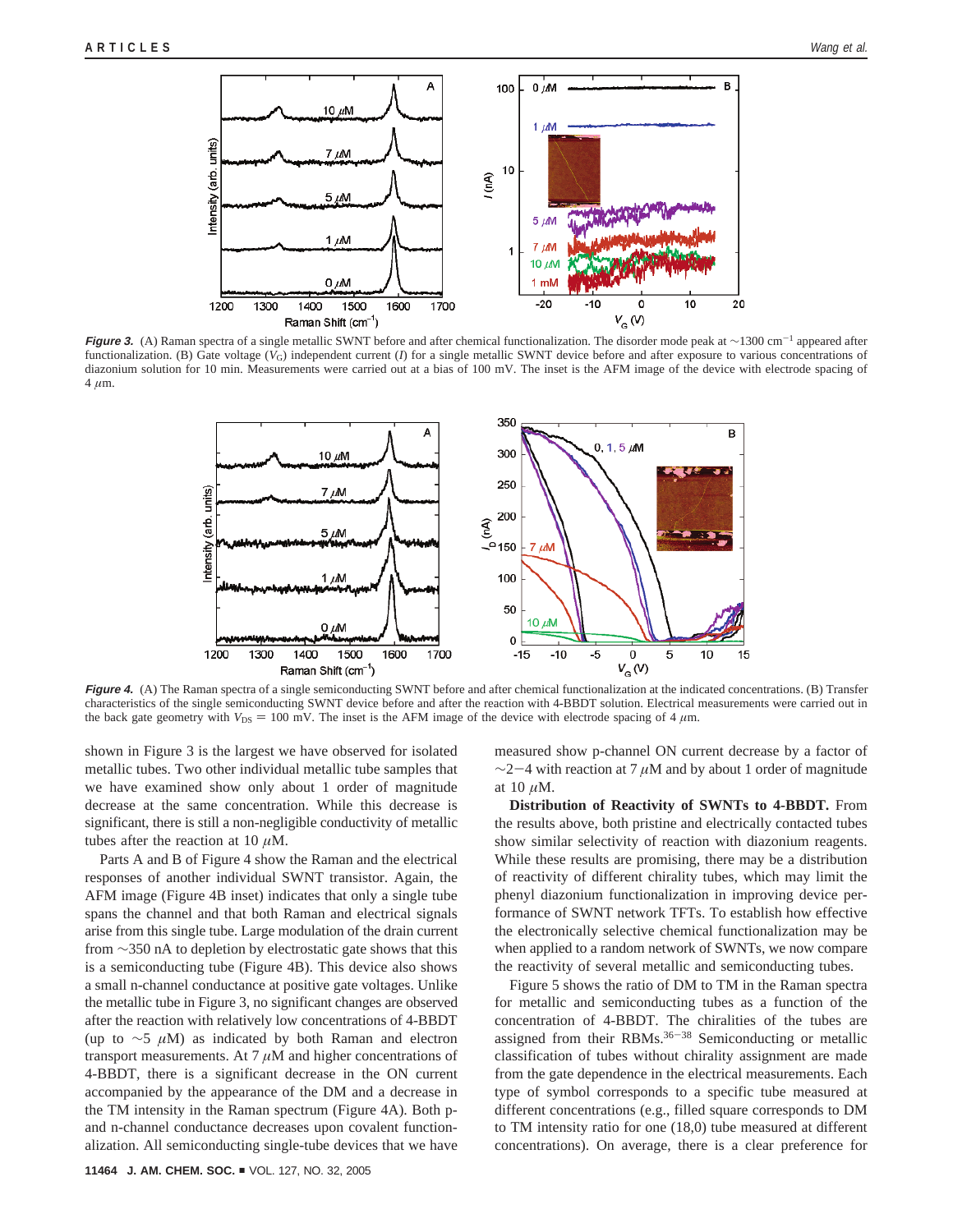

**Figure 5.** The ratio of the intensities of the DM to TM of eight different SWNTs as a function of 4-bromobenzene tetrafluoroborate concentration. Filled symbols are metallic, and open symbols are semiconducting tubes. Each type of symbol corresponds to a specific tube with the indicated chiral index, which is assigned from the radial breathing mode. Two tubes labeled m-SWNT (metallic) and s-SWNT (semiconducting) are assigned from electrostatic gate dependence of the conductivity. The two different shades are qualitative guides to the eye to show a significant difference between metallic and semiconducting tubes. Note that only the semiconducting (18, 11) tube exhibits significantly higher reactivity at  $10 \mu$ M compared to other semiconducting tubes investigated.

reaction with metallic tubes (filled symbols) with a very small region of overlap between metallic and semiconducting (open symbols) tubes. Within the different types of tubes examined here, there is really only one semiconducting tube, the  $(18,11)$ tube, with reactivity toward 4-BBDT that overlaps significantly with metallic tubes at a relatively high concentration.

Although this result is promising, the changes in the electrical conductivity with respect to the degree of functionalization need to be considered in determining the effectiveness of the diazonium chemistry in improving SWNT network TFT performance. That is, the maximum degree of metallic tube conductivity suppression without the degradation of semiconducting tubes needs to be determined. In Figure 5, all semiconducting tubes have begun to react when metallic tubes are significantly functionalized (i.e., at  $7 \mu M$ ). From studies on electrically contacted single tubes, the conductance of metallic tubes decreases between 1 and 2 orders of magnitude at 7 *µ*M. At this concentration, there is also a significant decrease in the ON-state conductivity of semiconducting tubes by a factor of  $\sim$ 2 $-4$  for the samples studied here. These results indicate that, while there will be an improvement in the device performance by selective diazonium chemistry, it is highly unlikely that this method using 4-BBDT can lead to an ideal improvement where all metallic tubes become completely insulating while the large ON-state conductance of all semiconducting tubes are maintained for a network TFT with a significant chirality distribution.

**Response of Short Channel SWNT Network TFTs.** With both electrical and Raman responses of isolated metallic and semiconducting SWNTs established, we now discuss the effects of 4-BBDT directly on the performance of SWNT network TFTs. Figure 6 shows the responses of a SWNT random network TFT to chemical reaction with 4-BBDT. The channel length of this device is 1 *µ*m. The average tube length is ∼5  $\mu$ m. In this short channel limit where the average tube length is significantly longer than the channel length, most tubes directly connect the source and drain electrodes as seen in the

AFM image (inset Figure 6C). The onset of changes in the Raman spectra (Figures 6A and B) and the electrical conductance (Figure 6C) of this device is at ∼5 *µ*M concentration of 4-BBDT. The disappearance of the RBM, the decrease in the intensity of TM, and the appearance of DM for a (13,1) tube within the channel are accompanied by the decrease in both ON and OFF currents. However, no significant changes in the Raman spectrum of a semiconducting (17,6) tube in the same device are observed at this concentration (middle spectrum in Figure 6B). The magnitudes of the decrease in the ON and OFF currents are essentially identical (1.8 *µ*A decrease for the ON current and 2 *µ*A decrease for the OFF current) for the reaction at this concentration. At higher concentration of ∼10 *µ*M, both metallic and semiconducting tubes are functionalized (parts A and B of Figure 6 top spectra), and there is a further drop in the ON current without much change in the OFF current leading to the degradation rather than improvement in performance.

Comparison of the transfer characteristics plotted in the linear scale (Figure 6D) for this device before and after the reaction with  $5 \mu$ M 4-BBDT reveals that the transconductance does not change significantly. The average of the forward and the reverse sweep transconductance is 104 nA/V before the reaction and 116 nA/V after. The effective device mobility is given by  $\mu_{\text{device}}$  $\approx |\partial I_D/\partial V_G| L/WCV_D$ , where *I*<sub>D</sub> is the drain current, *V*<sub>G</sub> is the gate voltage, *L* is the channel length, *W* is the channel width, and  $V_D$  is the drain voltage. Following ref 10, we estimate the gate capacitance, *C*, to be ~8.6 × 10<sup>-5</sup> F/m<sup>2</sup> from the relation  $C \approx \epsilon \epsilon_0 / t$  where  $\epsilon$  is the dielectric constant of the gate oxide (3.9),  $\epsilon_0$  is the vacuum permittivity, and *t* is the oxide thickness (400 nm). With  $L = 1 \mu m$ ,  $W = 10 \mu m$  (i.e., the entire channel width), and  $V_D = 100$  mV, the device mobility before and after the reaction with 5  $\mu$ M 4-BBDT is 12 and 13 cm<sup>2</sup>/Vs, respectively. On the basis of the average density of ∼3 *µ*m-<sup>2</sup> and the tube diameter range of  $\sim$ 1-3 nm, we estimate the fill factor (i.e., percentage of the area covered by tubes) to be ∼0.6%. These estimates lead to per tube mobilities of ∼2000 and ∼2200 cm2/Vs before and after reaction, respectively. Therefore, no significant change in the mobility accompanies the same amount of decrease of the ON and the OFF currents upon reaction with 5 *µ*M 4-BBDT.

These observations can be explained by considering the relative length scales of the tubes and the device channel. The channel length of the device  $(1 \mu m)$  is significantly shorter than the average tube length (∼5 *µ*m). Therefore, most tubes directly span the full length of the channel (inset Figure 6C). As a simple approximation, we can consider the tubes to be all in parallel. Then the overall conductance is simply the sum of the individual tube conductance. In this scenario, when the metallic tubes react with 4-BBDT and the semiconducting tubes do not, the decrease in the overall conductance should reflect only the decrease in the conductance of the metallic tubes. Since the metallic tubes do not exhibit any gate dependence, the decrease in the ON and the OFF currents should have equal magnitudes. This is indeed what we observe in Figure 6C. No change in the mobility combined with the same decrease in the ON and the OFF currents upon reaction with 5 *µ*M 4-BBDT suggests that this may be the ideal situation where only metallic tubes have reacted. However, most devices exhibit less than this ideal behavior (i.e., a larger decrease in the ON current than the OFF current with some decrease in the mobility), most likely due to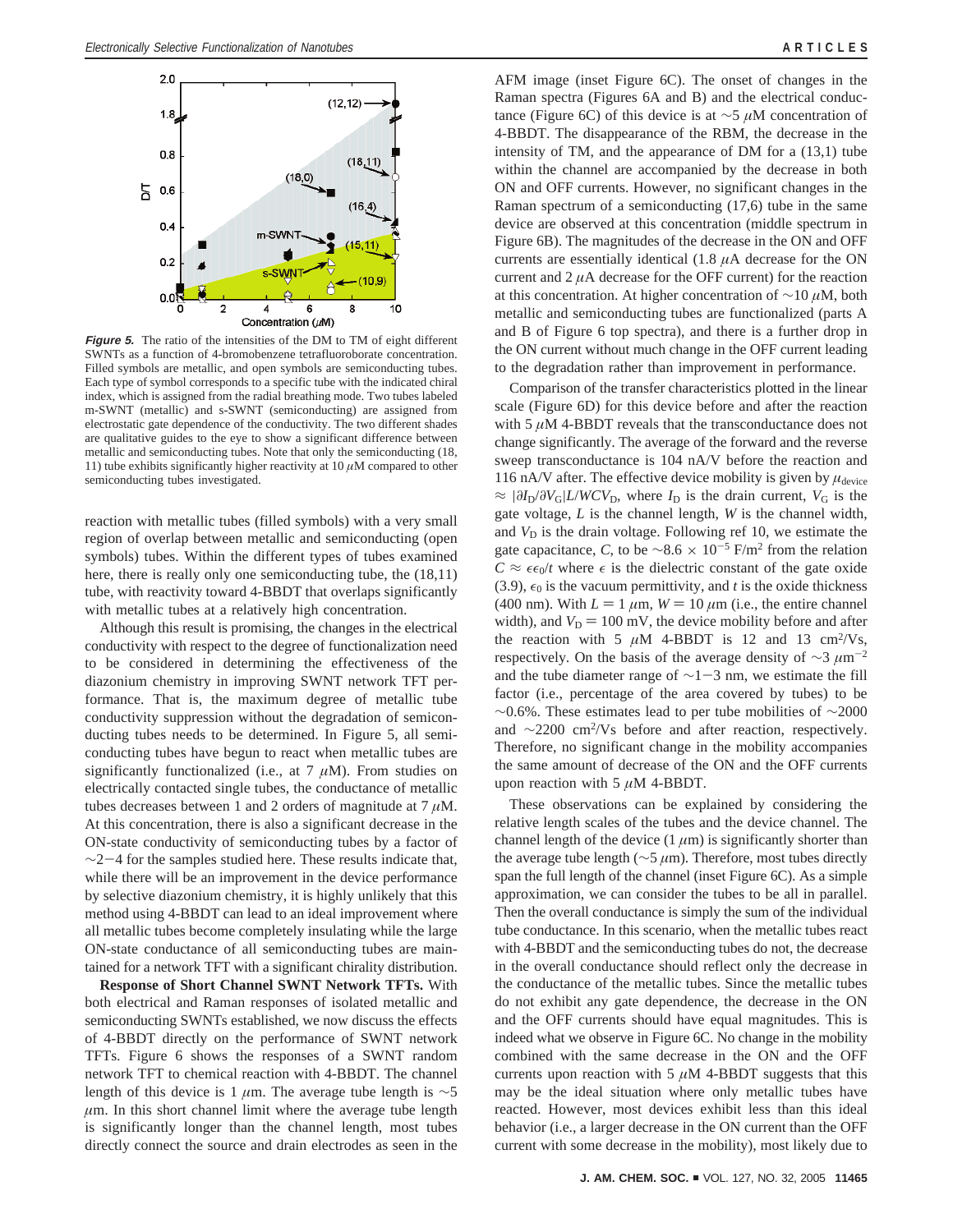

**Figure 6.** (A) Raman spectra of a metallic tube within a  $1-\mu$ m channel length SWNT TFT before and after functionalization at the indicated concentrations. Note that there may be two tubes resonant at this spot based on the TM. However, the single RBM peak corresponds to a metallic tube. (B) Raman spectra of a semiconducting tube at a different location of the same SWNT TFT before and after functionalization. (C) Transfer characteristics of the same device before and after functionalization.  $V_{DS} = 100 \text{ mV}$ . The inset is an AFM image of a portion of the device showing that most tubes directly span the drain and the source electrodes (1  $\mu$ m separation). (D) Figure 6C plotted in linear scale. Dashed lines are guides to the eye illustrating the forward and reverse transconductance of the device.

the fact that considerable degradation/reaction of semiconducting tubes occurs at conditions in which a significant suppression of metallic tube conductivity is achieved as discussed earlier. Upon further reaction at higher concentrations, semiconducting tubes are also covalently functionalized and a larger decrease in the ON current without much change in the OFF current and a reduction of the carrier mobility are expected and are observed in parts C and D of Figure 6.

**Long Channel Length SWNT Network TFTs.** Parts A and B of Figure 7 show the Raman spectra of a metallic and a semiconducting tube within a 55-*µ*m channel length network device before and after the reaction with 4-BBDT at the indicated concentrations. Similar Raman signature and therefore the reactivity with 4-BBDT where the metallic tube responds at a lower concentration than the semiconducting one as observed for isolated single tubes are seen. The transfer characteristics at the corresponding concentrations are shown in Figure 7C. Although the metallic tube has reacted to the point where the DM has larger intensity than the TM, there is no significant change in the conductance until the reaction is carried out at  $10 \mu$ M 4-BBDT concentration when a significant amount of reaction takes place for both metallic and semiconducting tubes. At this concentration, there is nearly an order of magnitude decrease in both the ON current and the transcon-

ductance. The OFF current is less than 100 pA to begin with and remains negligible upon reaction.

In the limit of long channel lengths (i.e., when the channel length is significantly longer than the average tube length), network behavior where every current pathway has at least one intertube junction is expected. With average tube length of ∼5  $\mu$ m, there is likely to be about 10 or more junctions in each conduction path. It is also highly unlikely to have an all-metal pathway. With an expected distribution of ∼2:1 ratio of semiconducting to metallic tubes, every conduction path is likely to contain at least one semiconducting tube in this long channel limit. If each conduction path in the network can be considered to contain tubes in series, then the highest resistance component will dominate the overall conductance of that pathway. When the semiconducting tube is turned off by the electrostatic gate, it should in principle have the highest resistance. The OFF current is then determined by the behavior of the semiconducting tubes as confirmed by the current depletion at positive gate voltages in the transfer characteristics of the as-fabricated 55 *µ*m channel length device (Figure 7C).

The contribution of each conduction pathway to the global ON current, on the other hand, may be limited by the junction resistance between metallic and semiconducting tubes which should present the highest resistance component when semi-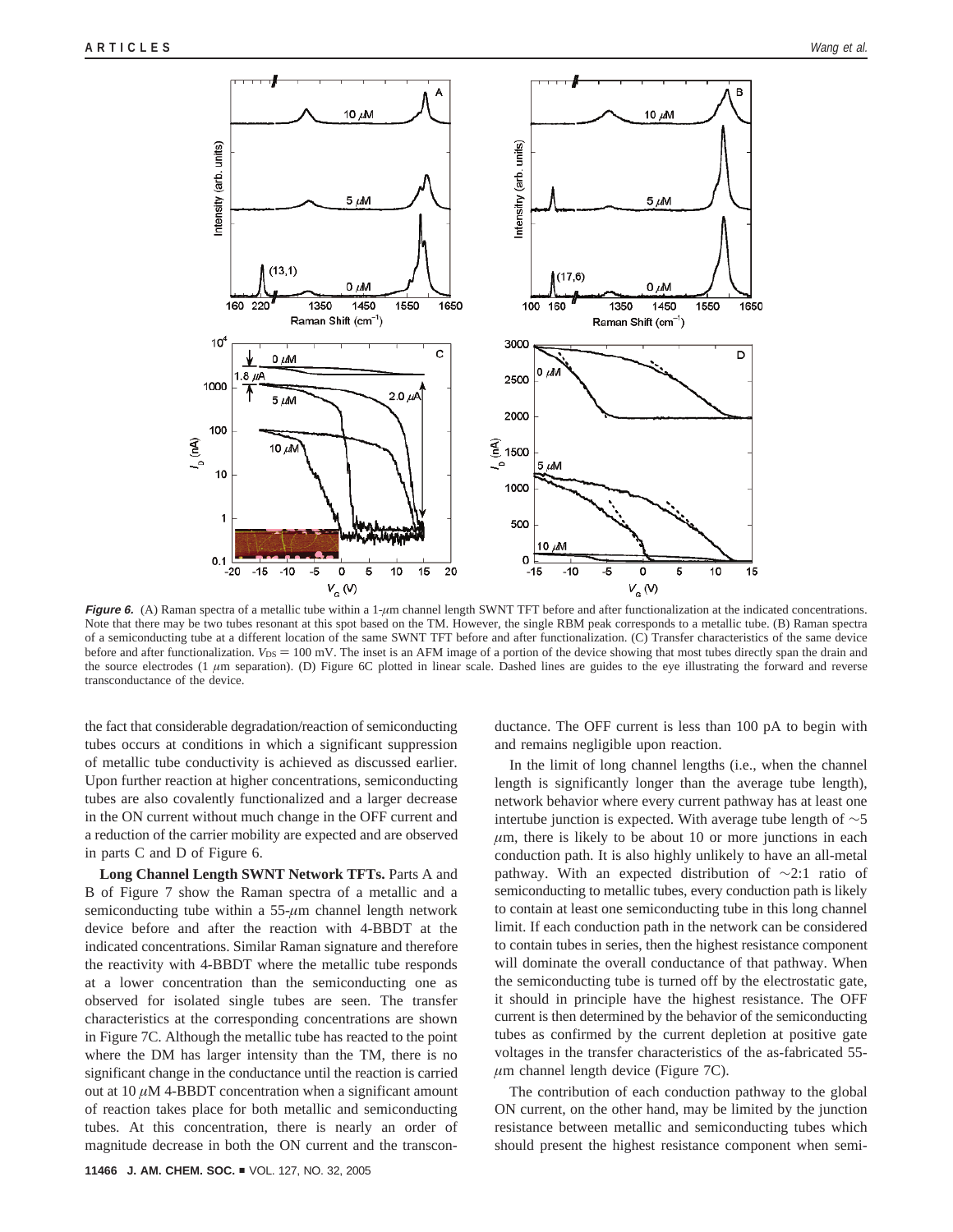

**Figure 7.** (A) Raman spectra of a metallic tube within the channel region of a 55-*µ*m channel length SWNT film device before and after treatment with the indicated concentrations of 4-BBDT. (B) Raman spectra of a semiconducting tube at a different location within the channel of the same device upon functionalization. (C) Changes in the transfer characteristics of the same SWNT TFT upon reaction with 4-BBDT.  $V_{DS} = 100$  mV.

conducting tubes are turned on. Since the resistance of the junction between metallic and semiconducting tubes has been measured to be about 2 orders of magnitude higher than metalmetal and semiconductor-semiconductor junctions and three or more orders of magnitude higher than intratube resistance, 40 we assume that the contribution of each conduction path containing at least one metallic tube to the overall ON current is limited by the metal-semiconductor junction resistance. The fact that the global ON current of the long channel device does not decrease after the reaction with 4-BBDT up to 7  $\mu$ M concentration where significant reaction presumably takes place on metallic tubes is consistent with the picture where the metalsemiconductor junctions limit the ON current conductance of pathways containing at least one metallic tube. On the basis of the results from single-tube transistors,  $7 \mu M$  4-BBDT should reduce the conductance of metallic tubes by about  $1-2$  orders of magnitude and the semiconducting tubes by less than 1 order of magnitude (i.e., the metal-semiconductor junction resistance is still the highest resistance). The ON current of the mixed metal-semiconductor pathway should start to decrease only when the resistance of metallic tubes or semiconducting tubes that are turned on exceed the metal-semiconductor junction resistance. This is consistent with the observations in Figure 7C where a significant drop in the global ON current is seen only at 4-BBDT concentration of ∼10 *µ*M and higher.

However, the same onset of global ON current decrease at the point where significant amount of semiconducting tubes have reacted can also be explained by the fact that there may be a significant number of all-semiconductor pathways. If allsemiconductor and mixed semiconductor-metal conduction pathways may be considered to be in parallel, the larger conductance pathway (i.e., the all-semiconductor pathways) dominates the global ON-state conductance. In this case, the global ON current will, of course, decrease when semiconducting tubes have reacted significantly and the changes in the mixed metal-semiconductor pathways may be negligible. However, in both types of conduction paths, the starting point of the global ON current decrease should be where significant functionalization has occurred for both metallic and semiconducting tubes.

Insights into whether the major contribution to the global ON current change is determined by metal-semiconductor junctions or the all-semiconductor pathways may be gained from the comparison of changes in the mobilities of the short and the long channel devices. There is nearly an order of magnitude decrease in the transconductance from 1.6 to 0.3 nA/V at the onset of conductivity change (upon reaction with 10  $\mu$ M 4-BBDT) as seen in Figure 7C for the long channel TFT. In contrast, there is no decrease in the transconductance of the short channel device at the onset of the ON current decrease as shown in Figure 6D. From an analysis similar to that described earlier for the short channel device, we estimate the effective device mobility to be about 5 and 1 cm<sup>2</sup>/Vs before and after the reaction for the long channel TFT. With a fill factor of ∼0.3%, the corresponding effective per tube mobilities are ∼1700 and ∼300 cm2/Vs. This fill factor is only one-half of the value for the short channel device because half of the tubes in the channel are removed by striping in the long channel TFTs. Prior to the chemical treatment, the effective device mobility is about a factor of 2 smaller than the short channel TFT. The effective per tube mobility, on the other hand, is only slightly smaller for the long channel. This suggests that, whether the electrical conduction is through a tube directly spanning the channel or through one or more tube-tube junctions, the mobility is similar. Since the metal-semiconductor junction imposes large resistances, these mobility values are more consistent with the case where the long channel device contains one or more allsemiconductor pathways that dominate the global ON current. Further studies are needed and are underway to address specific contributions from different types of conduction pathways to the observed changes due to chemical functionalization.

## **Conclusion**

We have shown that 4-BBDT can selectively react with SWNTs as well as SWNT devices fabricated on  $SiO<sub>2</sub>/Si$  substrates. Whether the tubes are electrically contacted or not, the Raman signature and therefore the chemical reactivity remains the same. Correlation between Raman spectral and electrical responses upon reaction with 4-BBDT has been made on isolated tubes which in turn can explain the behavior of random networks of different channel lengths. On average, there is a preference for metallic tubes to react with 4-BBDT. Although there is a

<sup>(40)</sup> Fuhrer, M. S.; Nygard, J.; Shih, L.; Forero, M.; Yoon, Y. G.; Mazzoni, M. S. C.; Choi, H. J.; Ihm, J.; Louie, S. G.; Zettl, A.; McEuen, P. L. *Science* **<sup>2000</sup>**, *<sup>288</sup>*, 494-497.